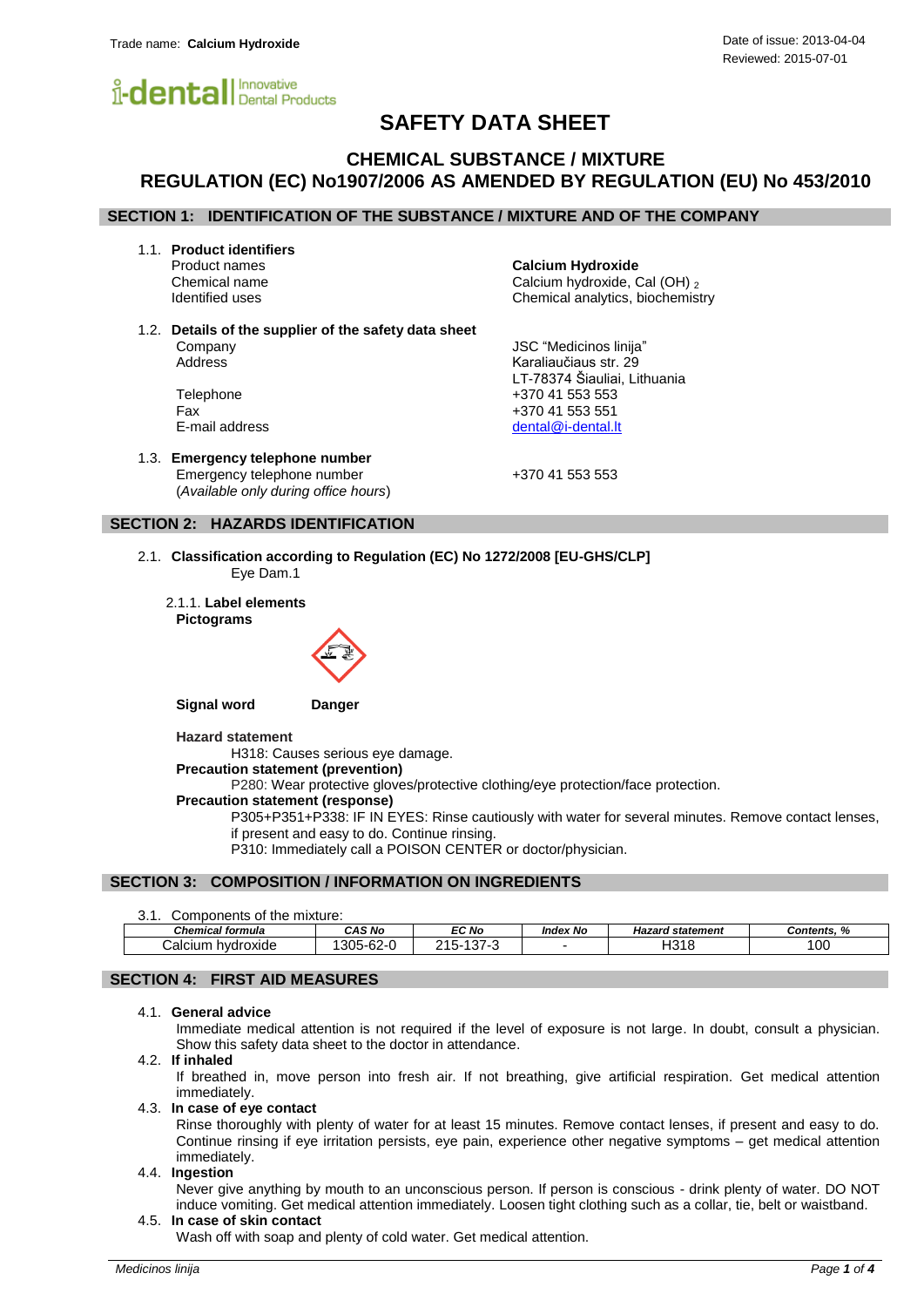## 4.6. **Most important symptoms and effects, both acute and delayed**

Very hazardous in case of eye contact (irritant). Hazardous in case of skin contact (irritant), of eye contact (corrosive), of ingestion, of inhalation. Corrosive to eyes and skin. The amount of tissue damage depends on length of contact. Eye contact can result in corneal damage or blindness. Skin contact can produce inflammation and blistering. Inhalation of dust will produce irritation to gastro-intestinal or respiratory tract, characterized by burning, sneezing and coughing. Severe overexposure can produce lung damage, choking, unconsciousness or death. Inflammation of the eye is characterized by redness, watering, and itching.

To the best of our knowledge, the chemical, physical, and toxicological properties have not been thoroughly investigated.

4.7. **Indication of any immediate medical attention and special treatment needed** No data available.

## **SECTION 5: FIRE FIGHTING MEASURES**

5.1. **Extinguishing media**

Use water, water spray, alcohol-resistant foam, dry chemical or carbon dioxide.

5.2. **Advice for fire fighters** Standard procedure for chemical fires.

5.3. **Special Remarks on Fire Hazards** Alkaline hydroxides boiled with phosphorus yields mixed phosphines which may ignite spontaneously in air.

## **SECTION 6: ACCIDENTAL RELEASE MEASURES**

- 6.1. **Personal precautions, protective equipment and emergency procedures** Use personal protective equipment. Avoid dust formation. Avoid breathing vapours, mist or gas. Ensure adequate ventilation.
- 6.2. **Environmental precautions**

Do not let product enter drains.

## 6.3. **Methods and materials for containment and cleaning up**

Use appropriate tools to put the spilled solid in a convenient waste disposal container. If necessary: Neutralize the residue with a dilute solution of acetic acid. Finish cleaning by spreading water on the contaminated surface and dispose of according to local and regional authority requirements.

Large Spill:

Corrosive solid. Stop leak if without risk. Do not get water inside container. Do not touch spilled material. Use water spray to reduce vapours. Prevent entry into sewers, basements or confined areas; dike if needed. Call for assistance on disposal. Neutralize the residue with a dilute solution of acetic acid. Finish cleaning by spreading water on the contaminated surface and allow evacuating through the sanitary system.

6.4. **Reference to other sections** For disposal see section 13.

## **SECTION 7: HANDLING AND STORAGE**

## 7.1. **Precautions for safe handling**

Avoid contact with eyes. Use personal protective equipment.

## 7.2. **Conditions for safe storage, including any incompatibilities**

Do not breathe dust. Wear suitable protective clothing. In case of insufficient ventilation, wear suitable respiratory equipment. If you feel unwell, seek medical attention and show the label when possible. Avoid contact with skin and eyes. Keep away from incompatibles such as oxidizing agents, acids. Decomposes on heating. This produces calcium oxide. The solution in water is a medium strong base. Reacts violently with acids. Attacks many metals in the presence of water.

## 7.3. **Specific end uses**

Chemical analytics, biochemistry.

## **SECTION 8: EXPOSURE CONTROLS / PERSONAL PROTECTION**

## 8.1. **Exposure limit values**

TWA: 5 (mg/m3) from ACGIH (TLV) [United States] TWA: 5 (mg/m3) [Canada] TWA: 5 (mg/m3) from NIOSH. Consult local authorities for acceptable exposure limits.

8.2. **Exposure controls**

Use process enclosures, local exhaust ventilation, or other engineering controls to keep airborne levels below recommended exposure limits. If user operations generate dust, fume or mist, use ventilation to keep exposure to airborne contaminants below the exposure limit.

## 8.3. **Appropriate engineering controls**

Handle in accordance with good industrial hygiene and safety practice. Wash hands before breaks and at the end of workday.

#### 8.4. **Personal protective equipment**

8.4.1. **Eye/face protection**

Wear eye / face protection Equipment. Safety glasses with side-shields, conforming to EN 166.

- 8.4.2. **Hand protection**
	- Handle with gloves.
- 8.4.3. **Skin protection**

Impervious clothing. The type of protective equipment must be selected according to the concentration and amount of the dangerous substance at the specific workplace.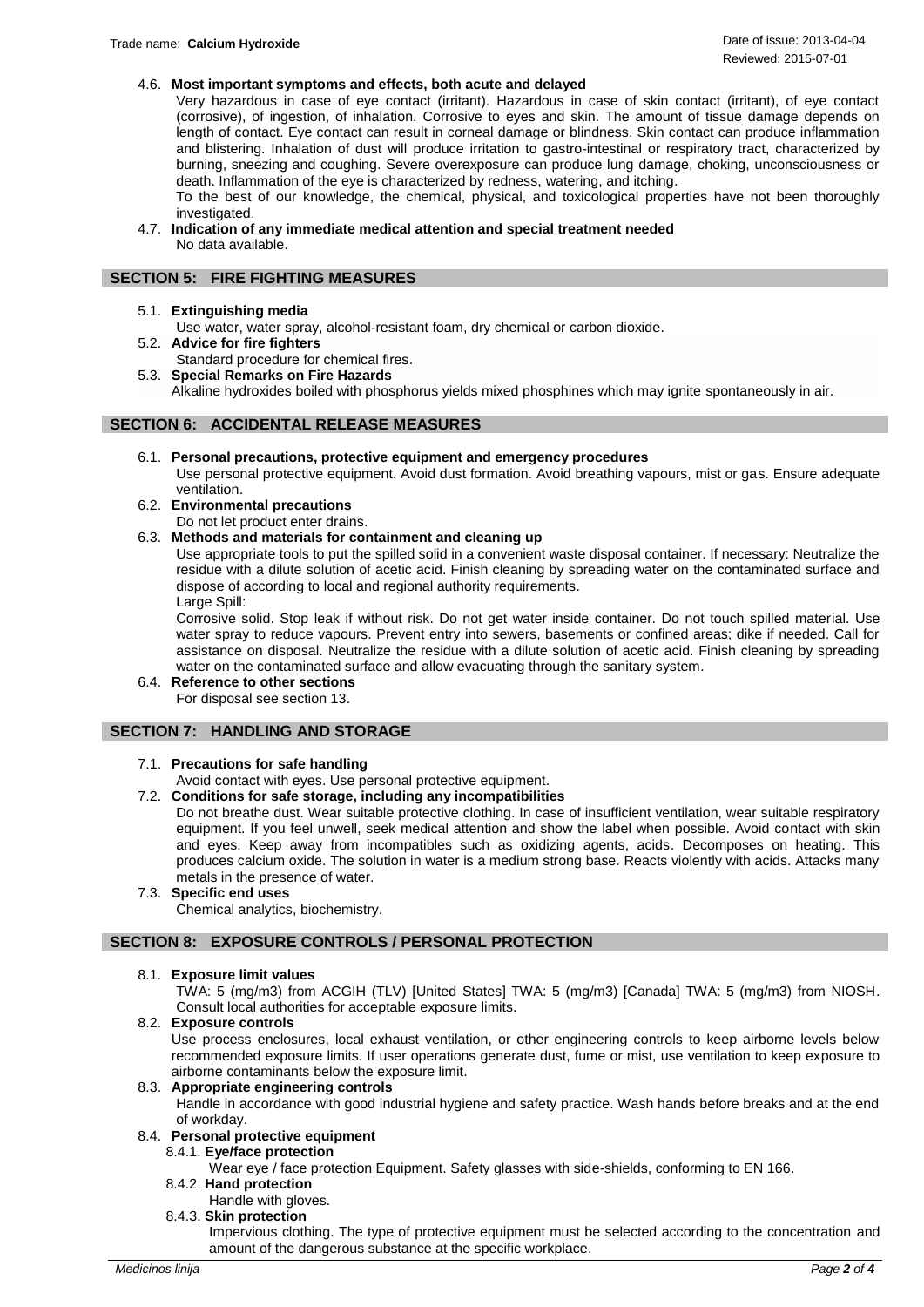Dust respirator. Be sure to use an approved/certified respirator or equivalent.

# Reviewed: 2015-07-01

## **SECTION 9: PHYSICAL AND CHEMICAL PROPERTIES**

9.1. **General information**

|      | Appearance                                                                 | Solid powder      |  |  |  |
|------|----------------------------------------------------------------------------|-------------------|--|--|--|
|      | Colour                                                                     | White             |  |  |  |
|      | Odour                                                                      | Odourless         |  |  |  |
| 9.2. | Important health, safety and environment information (anhydrous substance) |                   |  |  |  |
|      | рH                                                                         | 14 lit.           |  |  |  |
|      | Melting point/range                                                        | 580 °C - lit.     |  |  |  |
|      | Initial boiling point and boiling range                                    | no data available |  |  |  |
|      | Flash point                                                                | no data available |  |  |  |
|      | Evaporation rate                                                           | no data available |  |  |  |
|      | Flammability (solid, gas)                                                  | no data available |  |  |  |
|      | Vapour pressure                                                            | not applicable    |  |  |  |
|      | Vapour density                                                             | no data available |  |  |  |
|      | Relative density                                                           | no data available |  |  |  |
|      | Water solubility                                                           | insoluble         |  |  |  |

## **SECTION 10: STABILITY AND REACTIVITY**

## 10.1.**Stability**

Stable.

- 10.2. **Conditions to avoid**
	- Incompatible materials, air.
- 10.3. **Materials to avoid** Reactive with acids

Incompatible with maleic anhydride, phosphorous, nitroethane, nitromethane, nitorparaffins, nitropropane, polychlorinated phenols, potassium nitrate. When chlorinated phenols are heated for analytical purposes with calcium hydroxide-potassium nitrate mixutures, chlorinated benzodioxins analagous to extremely toxic tetrachlorodibenzodioxin may be formed. Readily absorbs  $CO<sub>2</sub>$  from air forming calcium carbonate.

## 10.4. **Hazard decomposition products**

Other decomposition products - no data available

## **SECTION 11: TOXICOLOGICAL INFORMATION**

11.1.**Possible dangerous to health effects** No data available.

## 11.2.**Signs and Symptoms of Exposure**

No data available.

## 11.3. **Toxicity**

Acute oral toxicity (LD50): 7300 mg/kg [Mouse].

11.3.1.**Other Toxic Effects on Humans:**

Extremely hazardous in case of eye contact (irritant). Hazardous in case of skin contact (irritant), of eye contact (corrosive), of ingestion, inhalation. Slightly hazardous in case of skin contact (corrosive, permeator). Acute Potential Health Effects:

Skin: Causes skin irritation. Alkalies penetrate skin slowly. The extent of damage depends on the duration of contact.

Eyes: Causes severe irritation of the eyes. Can cause "Lime Burns" of the eye. Clumps may lodge deep in the recesses of the eye, releasing calcium hydroxide over a long period of time. Severe burns of the cornea with possible damage to corneal nerves can occur.

Ingestion: Causes gastrointestinal tract irritation with vomiting, diarrhea, severe pain. Vomitus may contain blood and desquamated mucosal lining. May cause delayed gastrointestinal burns and perforation (gastric or esophageal) with severe abdominal pain and rapid fall in blood pressure.

Inhalation: Causes severe irritation of the respiratory tract (nose, throat, lungs), and mucous membranes with coughing, wheezing and/or shortness of breath. Material is destructive to tissue of the mucous membranes and upper respiratory tract.

Chronic Potential Health Effects: Prolonged or repeated skin contact may produce severe irritation or dermatitis.

## 11.4. **Carcinogenicity**

IARC: No confirmed as human carcinogen.

## **SECTION 12: ECOLOGICAL INFORMATION**

- 12.1. **Ecotoxicity No data available No data available**
- 
- 12.3. Persistence and degradability **No data available**
- 12.4. **Bio accumulative potential** No data available
- 12.5.**Results of PBT and vPvB assessment** No data available
- 12.6. Other adverse effects No data available

12.2.**Mobility** No data available